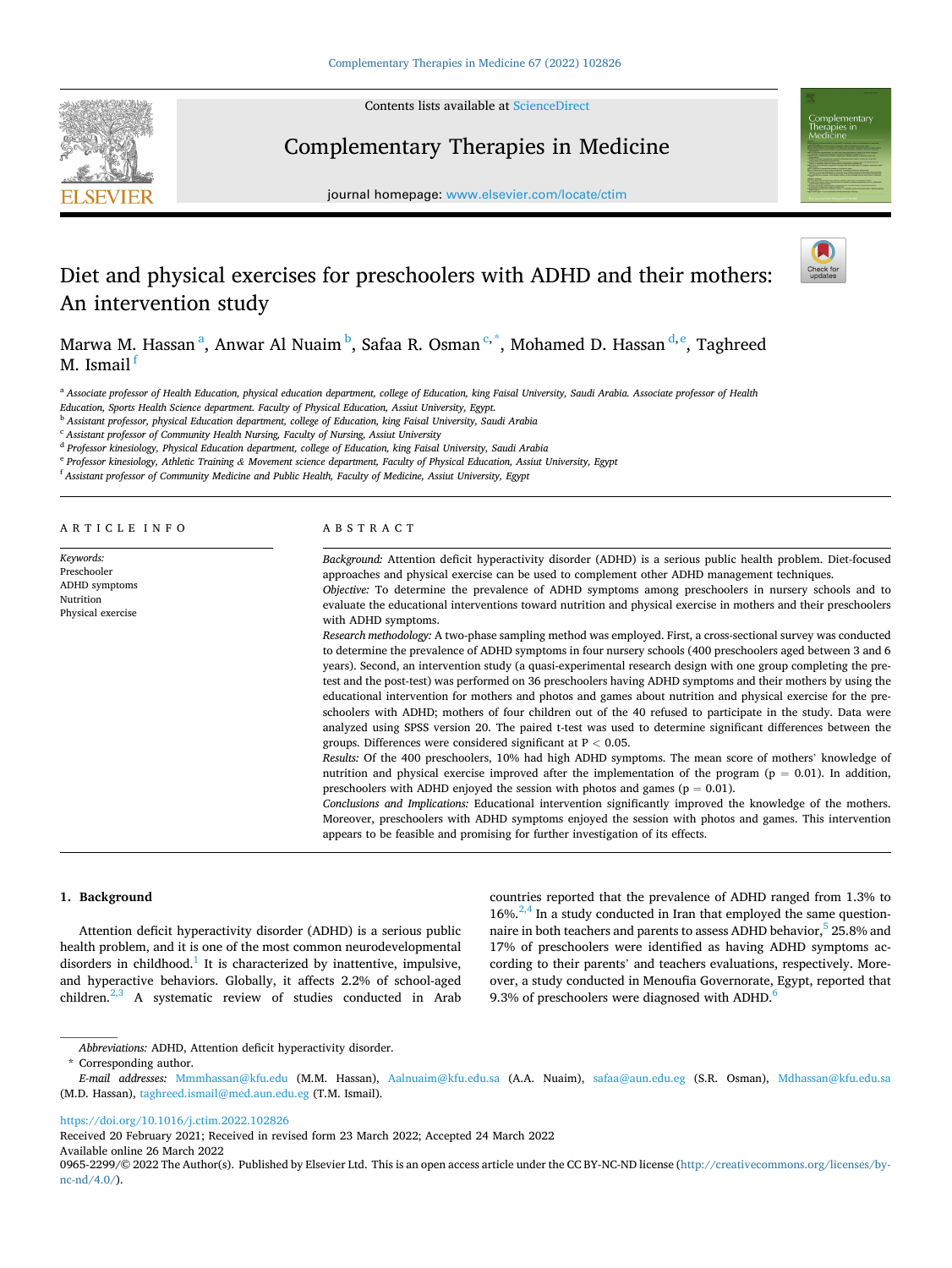The symptoms of ADHD vary from one child to another, from predominant poor attention to predominant hyperactivity and impulsivity, or a combination of both.<sup>7,-,9</sup> The causes of ADHD are also unclear. Some causes include genetic factors, exposure to environmental toxins, and gestational factors including smoking, alcohol consumption, severe stress, and exposure to lead during pregnancy. $6,10,11$ 

ADHD has traditionally been managed with medication. The recommended drugs prescribed for children with ADHD have various potential adverse side effects.<sup>12–15</sup> Therefore, parents and practitioners are seeking alternative treatments. In addition to medication, the multimodal treatment of ADHD comprises non-medical treatments that include trainings for parents and healthcare providers.<sup>9</sup> Behavioral management programs are available to help children function better in their home and school environments. Additionally, nutrition and physical exercise can be used to complement these management techniques. $13,14$ 

Non-medical treatments include dietary approaches that develop healthy eating habits including consuming plenty of fruits, vegetables, and whole grains, choosing lean protein sources, and eliminating unhealthy foods and additives.<sup>16–20</sup> Many trials, including those addressing colorings-free, gluten-free, and low-sugar diets, have investigated the effects of diet on ADHD symptoms, these diets showed statistically significant and clinically relevant positive effects on ADHD.<sup>18–20</sup> Other interventions include daily physical activity according to age,  $15$ including mind/body practices, and brain training programs. $^{21}$  Several review articles have focused on the role and efficiency of physical activity interventions for ADHD. Acute and regular physical activity triggers a wide array of physiological events. These can lead to improvements in physical and psychological well-being as well as in cognitive functions, including memory. $\frac{11}{2}$ 

Harazni and Alkaissi $^{24}$  stated that there were clear defects in the knowledge and services provided to children with ADHD and the available support for caregivers. Therefore, increasing the awareness about ADHD by health care providers such as school nurses, athletes, and dietitians is the key to improving service delivery for affected children and their families. $25,26$  The objective of this study was to evaluate the educational approaches and enjoyment regarding nutrition and physical exercise for mothers and their preschoolers with heightened ADHD symptoms, which will help in caring for them.

# **2. Methods**

## *2.1. Aim of the study*

This study aimed to determine the prevalence of ADHD symptoms among preschoolers in nursery schools and to evaluate the educational approaches toward nutrition and physical exercise in mothers and their preschoolers with ADHD symptoms.

#### *2.2. Research design*

A two-phase sampling method was used in this study. First, a crosssectional survey was conducted to determine the prevalence of ADHD across four nursery schools (400 preschoolers aged between 3 and 6 years). Second, an intervention study (a quasi-experimental research design with one group completing the pre-test and the post-test) was performed on 36 preschoolers having high ADHD symptoms and on their mothers by using educational approaches for mothers and photos and games about nutrition and physical exercise for their preschoolers with ADHD symptoms.

# *2.3. Study population and sampling technique*

The sample size was calculated based on the prevalence of ADHD among preschool children in Menoufia Governorate, Egypt, where 9.30% of them were diagnosed with ADHD. $6$  The sample was calculated

using Open Epi, version 3.01 (www.OpenEpi.com), with a confidence level of 99.9%. The sample size was originally 353, but it was increased by 10% to safeguard against non-responders and dropouts; therefore, the sample size became 400.

A two-phase sampling method was used to select participants. In phase one, four nursery schools were selected randomly from 38 nursery schools in Elehsaa Governorate, Saudi Arabia. In phase two, a survey was conducted on 400 mothers and their children who were not previously diagnosed by a physician or a mental health provider (aged three–six years) in the selected nursery schools to determine the prevalence of ADHD symptoms. All the participants completed the screening questionnaire in the pre-test. From the total sample, 40 preschoolers scored above the cutoff for ADHD symptoms. The mothers of four of the 40 children refused to complete the study. The total number of children who completed the intervention study was 36, and their mothers were aged from 20 to 28 years. Mothers' education levels ranged from secondary to university education.

# *2.3.1. Ethical consideration*

The present study was approved by the Institutional Ethical Review Board of King Faisal University. Written consent was obtained from the mothers. Confidentiality was assured to all the participants. They had the right to terminate participation in any phase without any consequences. Mothers of preschoolers with high ADHD symptoms were informed and referred to a specialist or a mental health provider to receive treatment and follow-up. [Fig. 1.](#page-2-0)

# **3. Measurement instruments**

# *3.1. The questionnaire was divided into four parts*

## *3.1.1. Part one*

The ADHD rating scale (Arabic version) $^{27}$  was used to identify children with ADHD symptoms with age range from 3 to 13 years. The rating scale contained 14 items, each of which had a four-point scale(0–3) as follows: not at all, just a little, pretty much, and very much. The time provided for completing the rating scale was five minutes. The total scores on the rating scale ranged from zero to  $42<sup>28</sup>$  Cronbach's alpha coefficient was computed to estimate the internal consistency of the scale, and it was 0.70. ADHD cutoff points were obtained for male (23.5) and female  $(22.5)$  children.<sup>28</sup> The receiver operating characteristic (ROC) curve is used to determine the cutoff points, including sensitivity and specificity measures, depending on the scale's grand total score. The ADHD rating scale was only used to identify the preschoolers with ADHD symptoms, and their mothers were advised to follow them up with a specialist or a mental health provider.

## *3.1.2. Part two*

It measured the knowledge of mothers on specific nutrition and physical exercises related to the management of ADHD before and after implementing the educational program. The knowledge portion contained 59 statements distributed across the two axes. The first included nutritional awareness related to the management of ADHD and consisted of 34 phrases. The second axis consisted of 25 statements on physical exercise awareness. Questions were scored as one mark per correct answer and no marks for wrong answers, no answer, and refusal to answer. The internal consistency for the knowledge portion containing 59 statements was 0.89.

#### *3.1.3. Part three*

It assessed the knowledge of mothers regarding proper and general nutrition for preschoolers. This part consisted of 60 questions, including 17 phrases on nutrition (Cronbach's  $\alpha$  coefficient = 0.85); six questions, vegetables (Cronbach's  $\alpha$  coefficient = 0.81); 11 questions, fruit (Cronbach's  $\alpha$  coefficient = 0.88); and, nine questions, drinks and liquids (Cronbach's  $\alpha$  coefficient = 0.89). There were 17 questions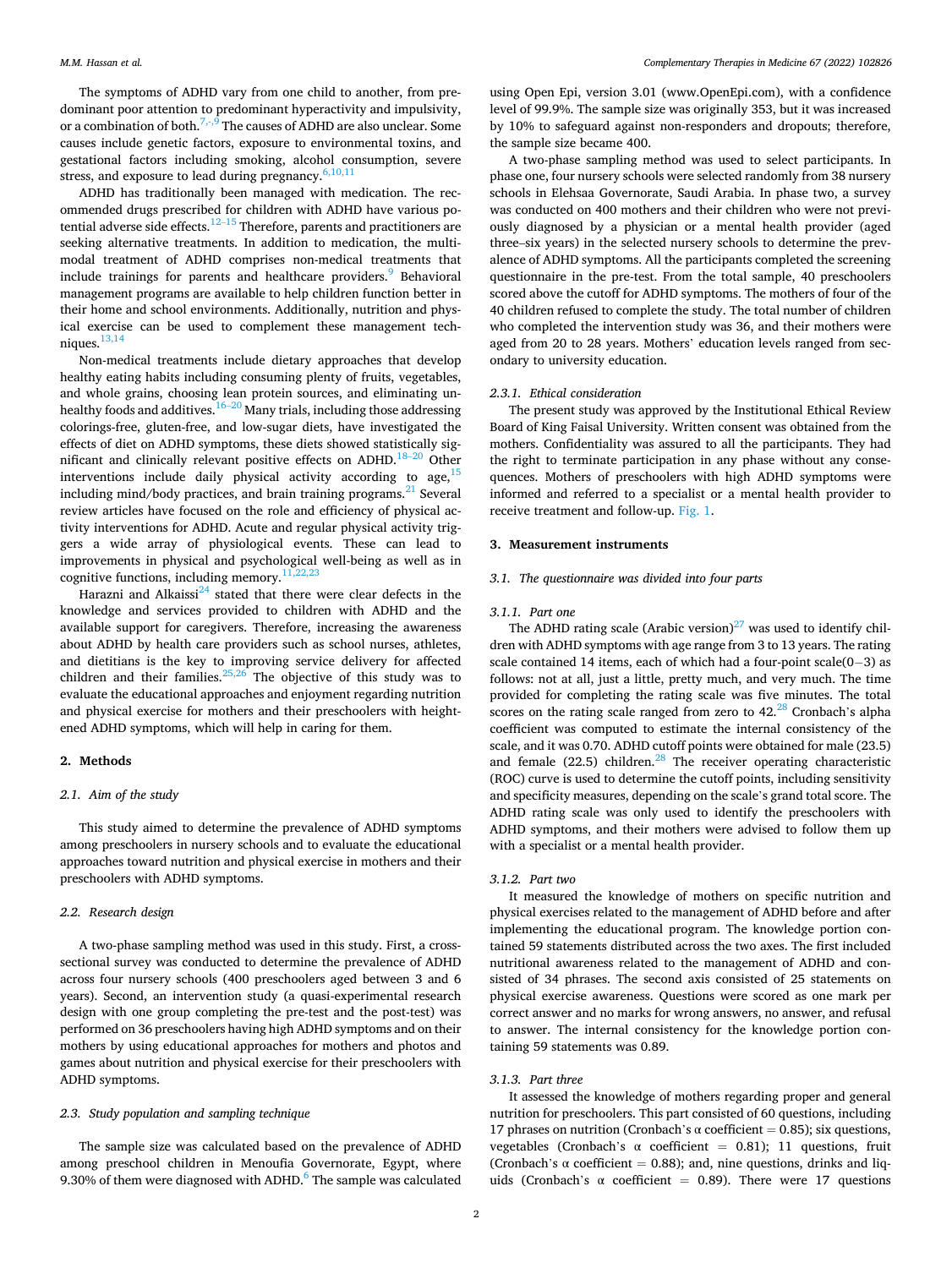<span id="page-2-0"></span>

**Fig. 1.** Flow chart of the sampling technique.

(Cronbach's  $\alpha$  coefficient = 0.92) on dietary requirements. Questions were scored as one mark per correct answer and no marks for wrong answers, no answer, and refusal to answer. The higher the mean score, the more knowledge they had.

## *3.1.4. Part four*

It assessed the enjoyment experienced from physical exercise and nutrition education by using photos and games among preschoolers with ADHD symptoms. This part consisted of 40 photos including 22 about nutrition and 18 designed for the behavior of preschoolers with ADHD symptoms. Additionally, part four involved physical exercise for preschoolers with ADHD symptoms. The researchers incorporated physical exercise by using photos and games as it is more enjoyable to preschoolers. Questions regarding nutrition education were scored as one mark per love it and no marks for not at all. Also, physical exercise was scored as one for done and zero for not done. The internal consistency of the responses for the total tool was calculated using Cronbach's α coefficient, and it was 0.75.

The questionnaire was examined and reappraised by three specialists in the field of public health and preventive medicine and a specialist in physical education. They reviewed the instruments for clarity, relevance, comprehensiveness, understanding, and applicability.

The mothers and their children were divided into groups, and each group received a total of three 1-hour sessions within a week. The session included 15 min of exercise.

# *3.2. Baseline measurement*

To test the clarity of the tools and to determine the time required to complete the questionnaire, the tool was pre-tested on 30 children of the same age without ADHD symptoms and their mothers before starting the data collection. The questionnaire required approximately 45 min to

complete and did not require any modification. These children were not included in the statistical analyses.

## **4. Intervention**

# *4.1. The educational program was conducted in the following four stages*

*I-Assessment stage:* The researchers determined the prevalence of ADHD symptoms among preschoolers using a questionnaire that was completed by their mothers. The assessment was conducted from August 2019 to September 30, 2019, with approximately 25 questionnaires per day, two days per week.

# *4.2. II-Planning stage*

# *4.2.1. Contents of the program*

*4.2.1.1. Theory.* It included the definition, types, and importance of nutrition and the components of a balanced diet for the child, as well as the definition of hyperactivity disorder and the types of foods that can decrease the symptoms of ADHD.

*4.2.1.2. Practical.* It comprised physical games and the display of photos that decrease the symptoms of ADHD (imitating some movements, kinetic stories, and identifying the foods that prevent hyperactivity disorder through games such as collecting protein products, and healthy food products). The preschoolers were taught about unhealthy drinks through photos of soft drinks.

*4.2.1.3. Program arrangement.* The researchers prepared lectures, meetings, and brochures. The lectures and meetings were conducted at the nursery schools. The time of the education session was determined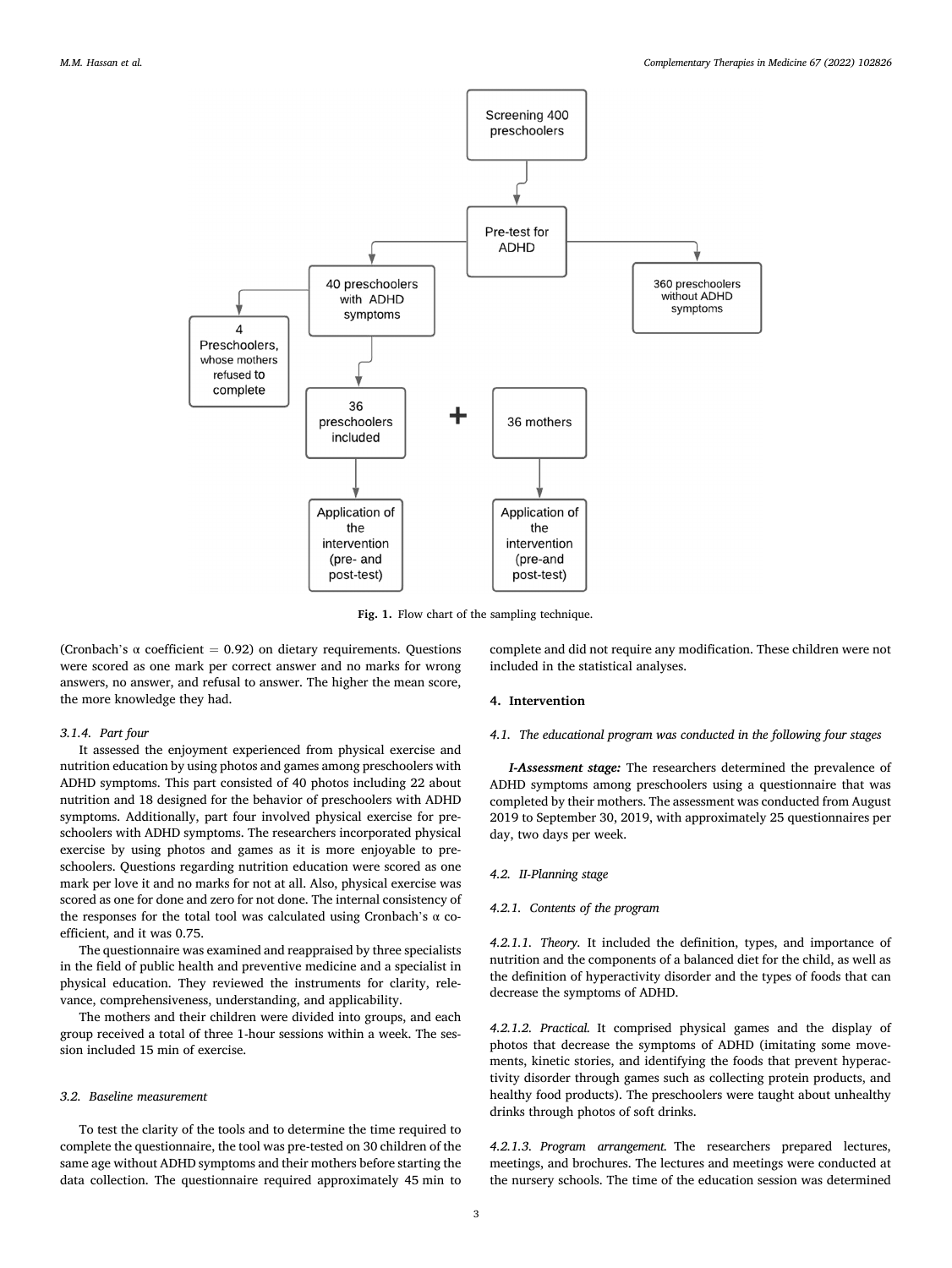based on the that which was suitable for the participants and via coordination between the researchers and mothers. Media handouts regarding ADHD were provided to all the participants at the end of the session.

*III-Implementation stage:* During the meeting, the researchers in Saudi Arabia illustrated the goal of the research to all the mothers. A baseline measurement was performed prior to the meeting to evaluate the participants' knowledge. The time provided to complete the pre-test was approximately 45 min. The mothers and their children were divided into four groups of nine. Each group received three one hour-long sessions to complete the program. Each day, the researchers conducted two physical activity sessions. The sessions included 15 min of exercise and emphasized that the mothers should make the preschoolers perform these exercises every day. This study was conducted from October 1, 2019, to December 2019.

*IV-Evaluation stage:* The evaluation was conducted by the post-test immediately after implementing and completing the course to assess the mothers' level of knowledge. The post-test was implemented by repeating the same pre-test to determine the effect of the educational program.

# **5. Statistical analysis**

Data entry, cleaning, coding, and recording were performed. Categorical variables are described as numbers and percentages (N, %), whereas continuous variables are described as mean  $\pm$  SD. The chisquare test and Fisher's exact test were used to compare the frequencies, whereas a paired t-test was used to compare continuous variables (p *<* 0.05). All data management procedures were performed using IBM SPSS 20.0.

#### **6. Results**

Table 1 shows that the mean age of the children was  $4.87 \pm 0.87$ , and more than half of them were girls. The mothers' ages ranged from 20 to 28 years, with more than half of them working and having high education levels (part 1 in questionnaire).

[Table 2](#page-4-0) reveals that the mean scores of the mothers' knowledge about nutrition, vegetables, fruits, and drinks for ADHD management improved after the educational intervention, with statistically significant differences (Part 3 in the questionnaire).

[Table 3](#page-4-0) shows that the mean scores of the mothers' knowledge related to all the nutrition and physical exercise variables studied in the pre-test increased over the study period with statistically significant differences (P-value  $= 0.01$ ) (part 2 in questionnaire).

[Table 4](#page-4-0) presents the mean scores for the enjoyment of nutritionrelated photos and games for preschoolers with ADHD symptoms. It shows that the total mean scores increased after the application of designated exercise and nutritional education by using photos and

# **Table 1**

|  |  |  | Personal data of preschoolers with ADHD symptoms and their mothers. |  |  |  |  |  |  |  |  |  |
|--|--|--|---------------------------------------------------------------------|--|--|--|--|--|--|--|--|--|
|--|--|--|---------------------------------------------------------------------|--|--|--|--|--|--|--|--|--|

| Personal data                                 | No. (36)                 | $\%$ |  |  |
|-----------------------------------------------|--------------------------|------|--|--|
| Preschoolers' ADHD symptoms (Mean + SD) range | $24.92 \pm 1.42^{23-28}$ |      |  |  |
| Preschoolers' age $(v)$ (Mean $+$ SD)         | $4.87 \pm 0.87$          |      |  |  |
| Gender                                        |                          |      |  |  |
| Male                                          | 17                       | 47.2 |  |  |
| Female                                        | 19                       | 52.8 |  |  |
| Mothers' age                                  |                          |      |  |  |
| 20 to $< 24$ y                                | 14                       | 38.9 |  |  |
| $24 - 28y$                                    | 22                       | 61.1 |  |  |
| Mothers' education                            |                          |      |  |  |
| Middle (secondary)                            | 20                       | 44.4 |  |  |
| High (university)                             | 16                       | 55.6 |  |  |
| Mothers' occupation                           |                          |      |  |  |
| Working                                       | 16                       | 55.6 |  |  |
| Housewife                                     | 20                       | 44.4 |  |  |

games, with statistically significant differences  $(P = 0.01)$  (part 4 in questionnaire).

# **7. Discussion**

The study concluded that 10% preschoolers had ADHD symptoms. The mean scores of mothers' knowledge of nutrition and physical exercise improved after the program ( $p = 0.01$ ). In addition, preschoolers with ADHD symptoms enjoyed the sessions with photos and games  $(p = 0.01)$ .

The present study reported that 10% of the preschoolers screened by the ADHD rating scale had high levels of ADHD symptoms. The prevalence of ADHD was slightly higher in this study than that in a study conducted in Menoufia Governorate, Egypt, by **Mahrous et al.**. [6 They](#page-5-0)  reported that the prevalence of ADHD among preschool children was 9.3%.

Another study conducted among preschoolers in mainland China by **Cao et al.**[29 reported that 8.6% of preschoolers had high levels of ADHD](#page-5-0)  symptoms. Moreover, the present study showed a higher prevalence than the other two studies conducted in China on Chinese children by Wang et al.<sup>30</sup> [and Liu et al.](#page-5-0)<sup>31</sup> They reported that the prevalence of ADHD was 6.26%. We believe that the differences in ADHD symptom prevalence across these studies may be due to racial/ethnic disparities and differences in the diagnostic tools used. In our study, we used a validated scale for children in the Arabic language, which is a language we are comfortable with. This scale was selected because it provides a direct rating of the essential symptoms of the disorder according to the diagnostic criteria of the Diagnostic and Statistical Manual (Version 3, revised  $[DSM-III-R]$ ).<sup>27</sup>

The mean score of mothers' knowledge about nutrition, vegetables, fruits, and drinks for ADHD was improved. Additionally, the mean score of mothers' knowledge related to nutrition and physical exercise in the pre-test was low, whereas it improved significantly after the educational intervention ( $P = 0.01$ ).

This study is in line with that of **Abd-Elkader et al.**,<sup>7</sup> who concluded that most of the mothers studied had a poor level of knowledge about the nutritional needs of their children.

In the present study, the mean score for the enjoyment of the nutrition-related photos and games and physical exercise by preschoolers who suffered from ADHD was low in the pre-test. However, after the intervention, the mean score improved with statistically significant differences ( $P = 0.01$ ).

The present study conformed to a study conducted by **Taylor et al.**[32](#page-5-0)  They confirmed that physical activity sessions specifically designed with the help of children with ADHD can be acceptable and enjoyable. The results also correspond with Phillips, $13$  who reported that the use of strategies involving grocery store games with a child with ADHD can help him/her. Our opinion was that all children like games and photos, and games and photos can help preschoolers with ADHD focus on the task at hand.

Regarding physical activity, similar results were obtained in a study conducted by Zang. $^{22}$  An evidence-based meta-analysis determined that physical exercise contributes majorly to children suffering from ADHD. In addition, the results obtained by Miklós et al. $9$  were in line with those of the present study. They highlighted that physical activity had a significantly positive impact on children with ADHD.

The strengths and limitations of this study should be noted. First, this study was cross-sectional and did not permit causation or the relationships to be determined. However, a cross-sectional study is the most suitable method for determining prevalence. Quasi-experimental research is more feasible to enable the measurement of the effect of intervention programs. In addition, a limited study was conducted to determine the prevalence of ADHD symptoms and apply the intervention among preschoolers. Early detection and intervention may lead to more effective, successful, and shorter treatments. The ADHD rating scale (Arabic version) was selected because it provides a direct rating of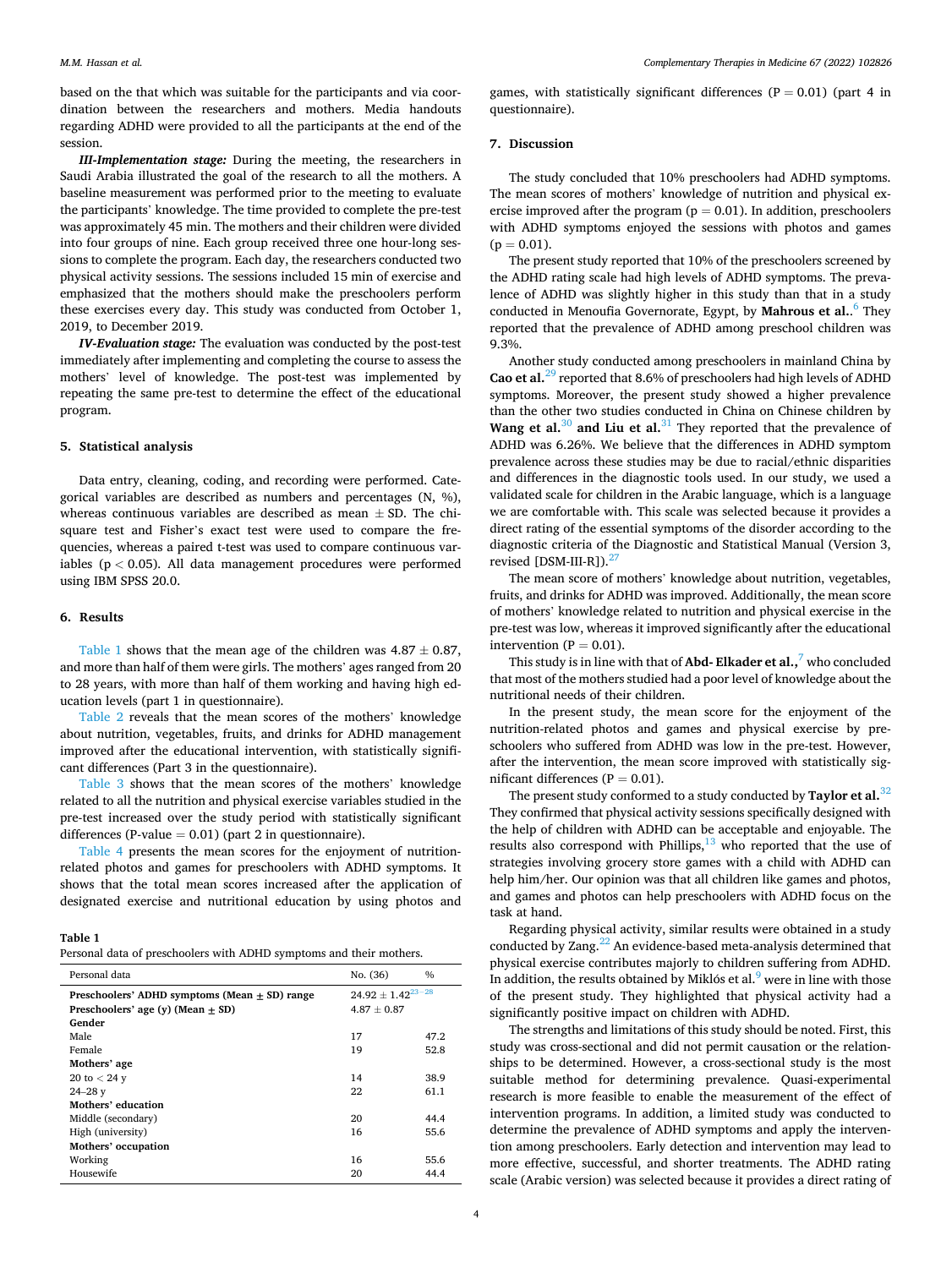#### <span id="page-4-0"></span>**Table 2**

Mothers' knowledge about proper nutrition for preschoolers in the pre- and post-test.

| Topics                      | Test | Mean $\pm$ SD    | DF | T value | P-value | $Eta^2$ | D- value |
|-----------------------------|------|------------------|----|---------|---------|---------|----------|
| IntroductionAbout nutrition | Pre  | $2.74 \pm 26.05$ | 35 | 31.97   | 0.01    | 0.97    | 10.81    |
|                             | Post | $46.91 \pm 2.01$ |    |         |         |         |          |
| Vegetables                  | Pre  | $1.73 \pm 9.72$  | 35 | 18.44   | 0.01    | 0.91    | 6.23     |
|                             | Post | $15.44 \pm 1.22$ |    |         |         |         |          |
| Fruits                      | Pre  | $15.44 \pm 3.58$ | 35 | 20.77   | 0.01    | 0.92    | 7.02     |
|                             | Post | $1.77 \pm 29.75$ |    |         |         |         |          |
| Drinks                      | Pre  | $13.80 \pm 2.36$ | 35 | 24.55   | 0.01    | 0.95    | 8.30     |
|                             | Post | $1.52 \pm 24.16$ |    |         |         |         |          |
| Dietary requirements        | Pre  | $17.69 \pm 2.58$ | 35 | 23.86   | 0.01    | 0.94    | 8.07     |
|                             | Post | $31.83 \pm 2.19$ |    |         |         |         |          |

#### **Table 3**

Knowledge of mothers regarding nutrition and physical exercise related to the management of ADHD in the pre- and post-test.

| Knowledge                | Test | Mean<br>$\pm$ SD | DF | T<br>value | p.<br>value | Eta <sup>2</sup> | D-<br>value |
|--------------------------|------|------------------|----|------------|-------------|------------------|-------------|
| Nutrition-<br>related to | Pre  | 54.80<br>$+7.39$ | 35 | 19.75      | 0.01        | 0.92             | 6.68        |
| <b>ADHD</b>              | Post | 91.50<br>± 7.04  |    |            |             |                  |             |
| Physical<br>exercise     | Pre  | 45.83<br>± 4.08  | 35 | 24.94      | 0.01        | 0.95             | 8.43        |
|                          | Post | 68.16<br>± 4.02  |    |            |             |                  |             |
| Total                    | Pre  | 100.63<br>± 8.28 | 35 | 29.83      | 0.01        | 0.96             | 10.08       |
|                          | Post | 159.66<br>± 7.71 |    |            |             |                  |             |

# **Table 4**

Enjoyment of preschoolers with ADHD symptoms from nutrition-related photos and games and physical exercises in the pre- and post-test.

| Topics                          | Test | Mean<br>$\pm$ SD   | DF | T<br>value | $P -$<br>value | Eta <sup>2</sup> | D-<br>value |
|---------------------------------|------|--------------------|----|------------|----------------|------------------|-------------|
| Nutritional photos              | Pre  | 7.27<br>± 1.51     | 35 | 25.73      | 0.01           | 0.95             | 8.70        |
|                                 | Post | 16.52<br>± 2.01    |    |            |                |                  |             |
| Physical exercise               | Pre  | 5.83<br>±1.18      | 35 | 20.34      | 0.01           | 0.92             | 6.88        |
|                                 | Post | 9.47<br>$\pm 0.91$ |    |            |                |                  |             |
| The behavior of<br>preschoolers | Pre  | 7.52<br>± 1.29     | 35 | 32.37      | 0.01           | 0.97             | 10.94       |
| with ADHD                       | Post | 15.47<br>±1.18     |    |            |                |                  |             |
| Total                           | Pre  | 20.63<br>± 2.54    | 35 | 50.67      | 0.01           | 0.99             | 17.13       |
|                                 | Post | 41.47<br>± 2.97    |    |            |                |                  |             |

the essential symptoms of the disorder according to the diagnostic criteria of the Diagnostic and Statistical Manual (Version 3, revised [DSM-III-R]).

However, it is not a randomized controlled trial (RCT), which is the gold standard for interventions. In addition, no measures of actual behavioral changes in mothers or children were considered. Finally, a follow-up measure, which could provide information on whether the effects of the trial were long-lasting or not, was not applied after the intervention. Future studies may be necessary to investigate whether nutrition and physical exercise in preschoolers can alleviate ADHD symptoms at a later age.

## **8. Conclusions and future research**

These results constitute a strong basis for the development of an RCT in which behavioral outcomes (nutrition and exercise, as well as ADHD symptoms) are investigated after delivering the intervention. In addition, it would be beneficial to carry out such studies in larger populations that are followed up for a longer period.

#### **9. Implications for practice**

The favorable effects of physical exercise and diet using photos and games appear to be feasible and promising for further investigation into its effects. Mothers may prefer alternative treatment choices, such as diet and physical activity that will relieve their child's symptoms without putting their health at risk. In addition, mothers' knowledge may be beneficial in decreasing the symptoms in preschoolers with ADHD. Furthermore, future studies should be conducted with a larger sample and at a later age to confirm this hypothesis.

## **Ethics approval and consent to participate**

The present study was approved by the Institutional Ethical Review Board of King Faisal University. Written consent was obtained from the mothers. Confidentiality was assured to all participants.

# **Funding**

No funding was received.

#### **CRediT authorship contribution statement**

**Marwa M. Hassan:** Conceptualization, Methodology, Software, analysis and interpretation, and the final draft. **Anwar Al Nuaim:**  Analysis and interpretation, Writing – original draft preparation, Conceptualization, Methodology and the final draft. **Safaa R. Osman:**  Visualization, Investigation, the final draft, Conceptualization, Methodology, and analysis and interpretation. **Mohamed D. Hassan:** Supervision, software, conceptualization, methodology, analysis and interpretation, and the final draft. **Taghreed M. Ismail:** Writing – reviewing and editing, conceptualization, methodology, analysis and interpretation, and the final draft.

## **Declaration of Competing Interest**

None declared.

# **Acknowledgements**

The study supported by the deanship ofscientific research at King Faisal University, Saudi Arabia under the annualresearch project (Grant N 122).